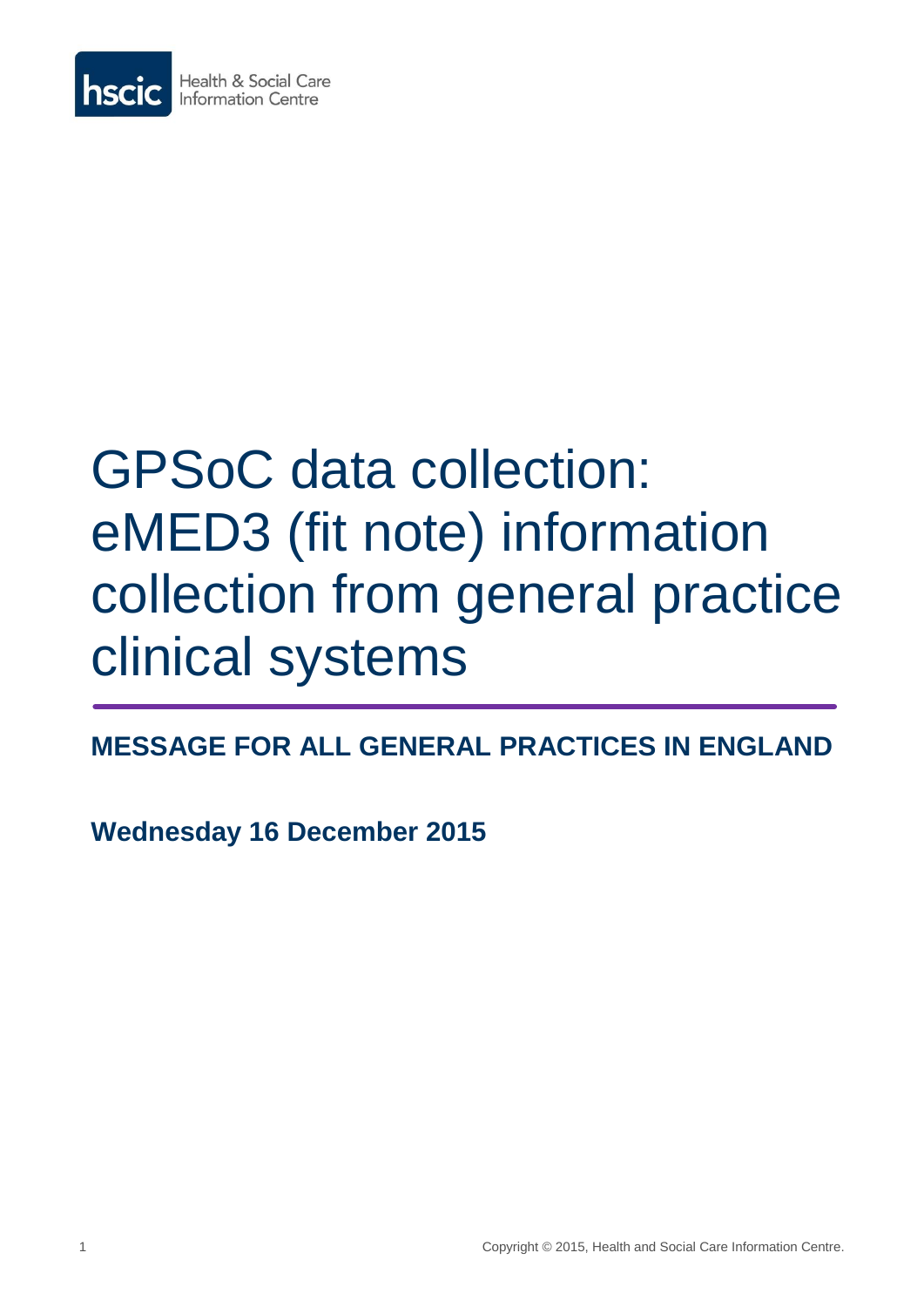## **Data collection information**

The Health and Social Care Information Centre (HSCIC) will soon begin to collect anonymous data from your general practice clinical system on patients who have been issued with a fit note.

This information is required by the HSCIC under section 259(1) of the Health and Social Care Act 2012. In line with section 259(5) of the Act, all general practices in England must comply with the requirement and provide information to the HSCIC in the form, manner and period specified in this Data Provision Notice. This Notice is issued in accordance with the procedure published as part of the HSCIC duty under Section 259(8).

The collection will commence when your principal clinical system supplier is ready to implement the extract functionality, and it has been assured and accepted by the HSCIC. This will not be before Wednesday 27 January 2016. Historical data backdating to 1 December 2014 will be collected in the first extract, subsequent extracts are on a weekly schedule, until the end of August 2018.

The data is being collected on behalf of the Department for Work and Pensions to:

- undertake research analysis to inform policy relating to employment and sickness absence, including evaluation of the Fit for Work programme.
- help identify geographic level differences in return to work so that national and local providers can respond to provide appropriate services.

The data collected is anonymised data and, includes the type and duration of the fit note; recommendations for adjustments to enable a return to work; diagnostic codes; geographic area and gender.

The Department of Health has directed Type  $1<sup>1</sup>$  patient objections to be respected so practices need to ensure that all Type 1 patient objections are recorded on their local system prior to the extracts taking place to ensure that patient objections are honoured.

The collection will be made using the services of the four primary care principal clinical system suppliers, under the General Practice Systems of Choice (GPSoC) framework contract. Suppliers have been instructed to ensure that the collection respects Type 1 patient objections logged within the principal clinical system. No data for such patients will be extracted.

The extracted data is securely processed by the HSCIC and will be published, at aggregated CCG level, on the HSCIC [iView portal](https://iview.hscic.gov.uk/Home/DataAreas) on a quarterly basis starting in April 2016.

The full notice, known as a **[Data Provision Notice](https://www.gov.uk/government/publications/data-provision-notices-section-259-health-social-care-act-2012)**, is available online.

## **Further information**

- [Section 259 procedure, and register of issued Data Provision Notices](https://www.gov.uk/government/publications/data-provision-notices-section-259-health-social-care-act-2012)
- Further information regarding the purpose of the extract and what the Department for Work and Pensions will use the data for is available on [Department for Work and](http://www.gov.uk/dwp/fit-note-data)  [Pensions gov.uk webpages.](http://www.gov.uk/dwp/fit-note-data)

1

 $1$  Type 1 objection: Patients can object to information about them leaving a general practice in identifiable form for purposes beyond their direct care, so confidential information about them will not be shared.